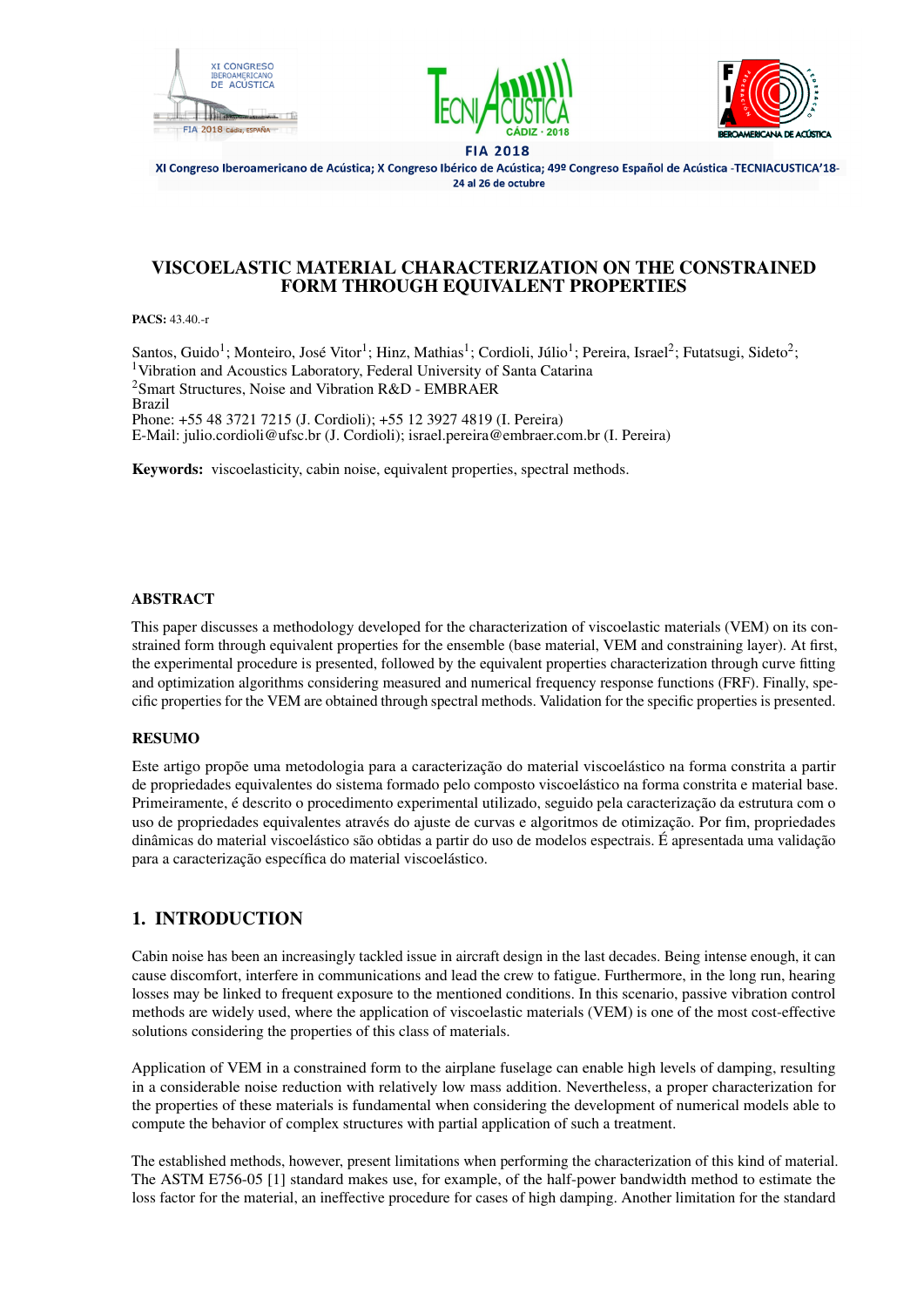regards the measurement layout, where the constraining layer is removed, making the characterization for a lot of VEM solutions unfeasible.

To overcome these limitations, this paper proposes a methodology for the characterization of structures with VEM attached in a constrained form, based on the computation of equivalent properties.

# 2. EQUIVALENT PROPERTIES CHARACTERIZATION

The first step, inside the proposed methodology, is to obtain equivalent dynamic properties for the VEM in the constrained form<sup>[1](#page-1-0)</sup>. For this purpose, beam specimens are tested to get the response function. Numerical and experimental FRF's are fitted peak-to-peak by optimizations algorithms. Young's modulus and loss factor are the variables used in these algorithms where the goal is to match the peak shape.

# 2.1 Experimental Procedure

<span id="page-1-1"></span>The test specimens are beams fully covered with VEM in the constrained form as shown in Figure [1.](#page-1-1) It's recommended to use a base beam thick enough to generate FRF's with distinguishable peaks. The test specimen is fixed to an impedance head, which is connected to a shaker. This layout (Figure [2\)](#page-1-2) was chosen in order to add as little mass as possible. The beam is excited by a random noise signal set in the spectrum analyzer and the responses are measured in terms of force and acceleration. With this data, the point accelerance is calculated.



<span id="page-1-2"></span>

Figure 1: Test Specimen

Figure 2: Test Layout

### 2.2 Numerical FEM Model

The numerical model was developed using the finite element method and 1D beam bending elements with the assumptions discussed in [\[3\]](#page-7-1). The model represents the testing specimen as a homogeneous beam with thickness and mass given as the sum of each layer. Mass corrections were also applied to represent the measurement system mass. The structural damping was applied to the system with the use of complex modulus approach.

# 2.3 Curve Fitting - Optimization Procedure

The equivalent dynamic properties are obtained by the curve fitting between experimental and numerical point accelerances. At first, the Young's modulus is estimated by matching the natural frequencies, which are the peak's frequencies of the experimental FRF and the square root of the numerical autovalues. This step cosiders an undamped system and solves it through a modal analysis, therefore it has a low computational cost leading to a good initial Young's modulus to the next step.

<span id="page-1-0"></span> $1<sup>1</sup>A$  complete description of the approach developed is discussed in [\[2\]](#page-7-2)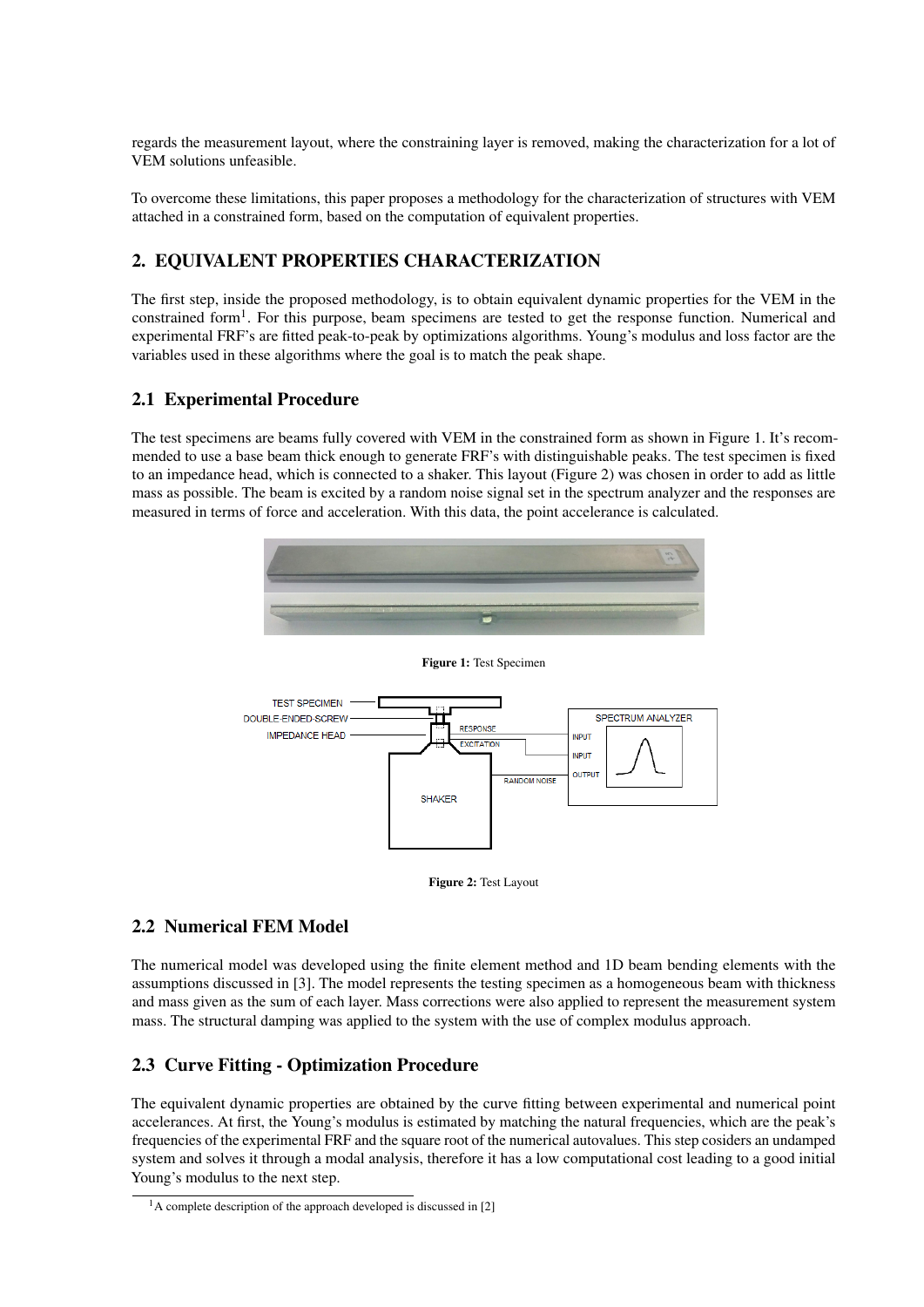Structural damping is then applied to the system, which is solved now by the direct method. The curve fitting is done by optimization alghoritms where the main function is the difference between experimental and numerical curve shapes and the variables are the Young's modulus and loss factor. This curve fitting is done to each mode separately, then one Young's modulus and one loss factor for each natural frequency is estimated.

### 3. SPECIFIC PROPERTIES CHARACTERIZATION

This section presents two different methods used in this work for VEM specific properties characterization.

#### 3.1 RKU Method

One of the first models developed and still used nowadays for a passive constrained layer beam is the one developed by Ross, Kerwin and Ungar [\[4\]](#page-7-3). The model, commonly referred to by its acronym RKU, develops an approach to obtain equivalent complex stiffness properties for a given configuration, and is used as a reference in this paper. Some of its assumptions are:

- Energy dissipation occurs mainly through shear on the viscoelastic layer;
- The stiffness of the viscoelastic material is considerably lower than the elastic layers' materials;
- The viscoelastic layer is assumed to hold both of the elastic layers a fixed distance apart<sup>[2](#page-2-0)</sup>;
- The beam is simply supported at its edges (or long enough so that edges' effects are negligible) and vibrates in a natural frequency.

<span id="page-2-1"></span>Consider the three layered composite illustrated in Figure [3.](#page-2-1)



Figure 3: PCLD Beam [\[4\]](#page-7-3)

One may then express the total bending moment as:

$$
M = B\frac{\partial \phi}{\partial x} = \sum_{i=3}^{3} (M_{ii} + F_i H_{i0}).
$$
\n(1)

where *B* is the equivalent complex stiffness  $(EH^3/12)$  and  $\phi$  is the flexural angle of the base beam.  $M_{ii}$  is the moment exerted by the forces on the  $i^{th}$  layer about its own neutral plane,  $F_i$  is the net extensional force on the  $i^{th}$ layer and  $H_{i0}$  is the distance from the center of the  $i<sup>th</sup>$  layer to the composite beam neutral plane.

Through such a procedure one can find the equivalent complex stiffness (observing that  $H_{i1}$  is the distance from the center of the *i th* layer to the original neutral plane) as:

$$
B = E_1 H_1 D^2 + E_2^* H_2 (H_{21} - D)^2 + E_3 H_3 (H_{31} - D)^2 -
$$
  
\n
$$
\left[ \frac{E_2^* H_2}{2} (H_{21} - D) + E_3 H_3 (H_{31} - D) \right] \left( \frac{H_{31} - D}{1 + g^*} \right) - \frac{E_2^* H_2^2}{12} \left( \frac{H_{31} - D}{1 + g^*} \right) + \sum_{i=1}^3 \frac{E_i H_i^3}{12}
$$
\n(2)

<span id="page-2-2"></span><span id="page-2-0"></span> $2$ This is a critical assumption and is further discussed in this work for the cases in which it's not valid anymore.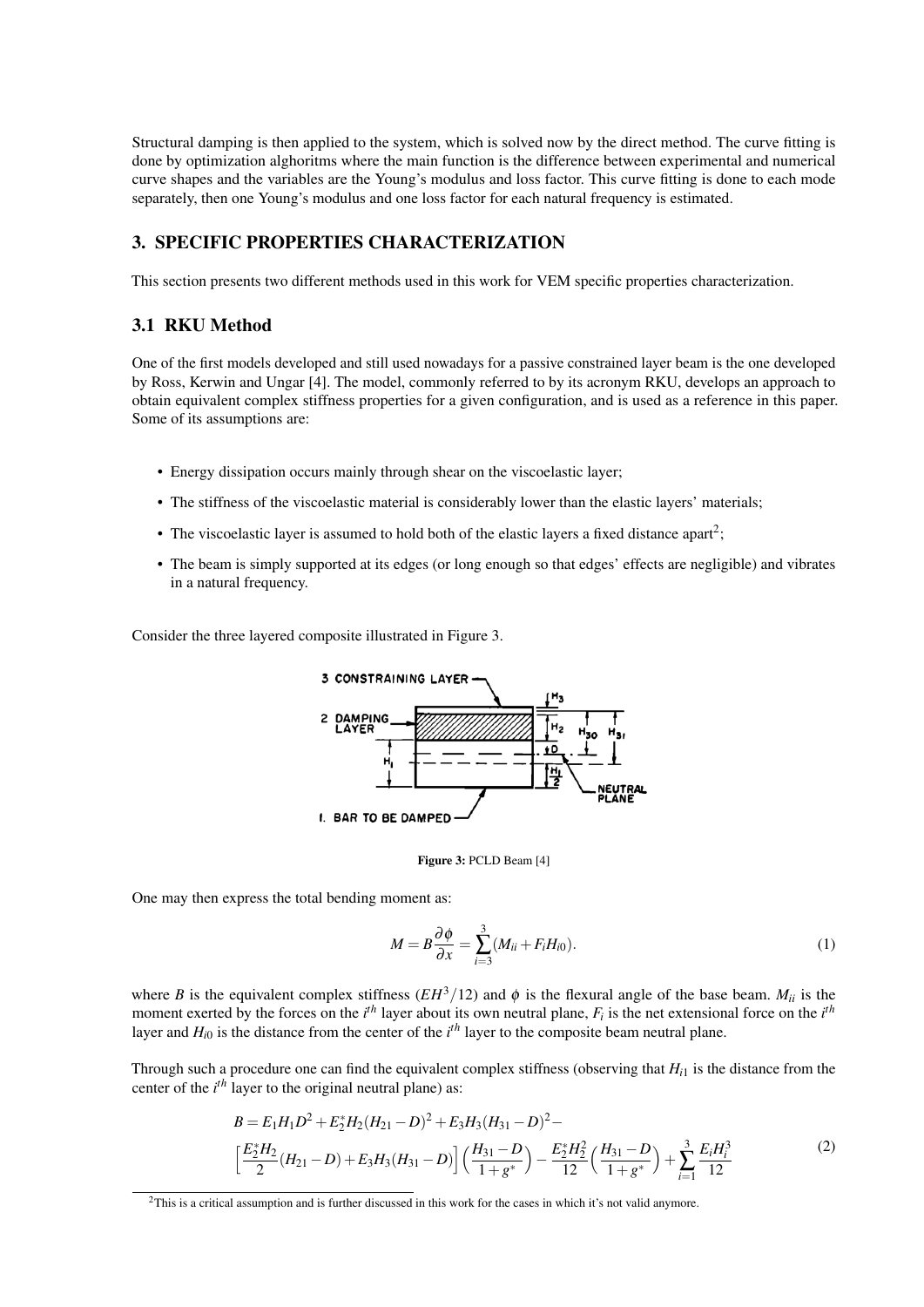where *D* defines the neutral plane offset from its original position in the base beam, given by:

$$
D = \frac{E_2^* H_2 (H_{21} - H_{31}/2) + g^* (E_2^* H_2 H_{21} + E_3 H_3 H_{31})}{E_1 H_1 + E_2^* H_2 / 2 + g^* (E_1 H_1 + E_2^* H_2 E_3 H_3)}
$$
(3)

and the shear parameter  $g^*$  given by:

<span id="page-3-0"></span>
$$
g^* = \frac{G_2^*}{E_3 H_3 H_2 k_n^2} \tag{4}
$$

where  $k_n$  is the wavenumber  $(2\pi/\lambda)$ , with  $\lambda$  being the wavelength) for the  $n^{th}$  mode. For different boundary conditions the first mode can be affected so corrections have to be made in the equations [\[5\]](#page-7-4). For the free-free case, focus of this work, corrections are not required.

Observe that, through Equation [2](#page-2-2) one can find equivalent properties for the given configuration and therefore find natural frequencies and equivalent loss factors for each mode when properties are known for each layer. Alternatively, the same equation can be used to find specific properties for the viscoelastic layer, considering that equivalent properties were already obtained through the procedure discussed above (and properties for the elastic layers are known).

As observed, the major restriction for the theory is the assumption considering that all layers partake the same motion, that is, the flexural wavelength is the same in the three layers. For cases where the shear parameter (Equation [4\)](#page-3-0) assumes small values relative to the unity, waves can propagate in the middle layer itself, so that the elastic layers become uncoupled [\[4\]](#page-7-3).

#### 3.2 1D Spectral FEM

A different approach, discussed in [\[6\]](#page-7-5), models wave propagation in a given laminate considering only a 1D model for its cross section (A-B) as illustrated below, Figure [4,](#page-3-1) and is discussed in this paper as an alternative to the limitations observed for the RKU model.

<span id="page-3-1"></span>For the 1D mesh, one can consider a 3D displacement field given by:



Figure 4: Laminate Finite Element 1D Mesh: A-B [\[6\]](#page-7-5)

$$
\mathbf{d}(x, y, z, t) = \mathbf{N}(z)\mathbf{q_0} \exp(i\omega t - ikx)
$$
 (5)

where  $N(z)$  is the shape function matrix and  $q_0$  the nodal DOFs vector. With this, the time average system's kinetic energy can be written as:

<span id="page-3-3"></span>
$$
T = \frac{\omega^2}{4} \mathbf{q_0}^H \mathbf{M} \mathbf{q_0} dx dy
$$
 (6)

where **M** is the mass matrix given by:

$$
\mathbf{M} = \int_{z} \rho(z) \mathbf{N}^{H}(z) \mathbf{N}(z) dz
$$
\n(7)

Going further, the time average strain energy can be written as:

<span id="page-3-2"></span>
$$
U = \frac{1}{4} \mathbf{q_0}^H \mathbf{K} \mathbf{q_0} dx dy
$$
 (8)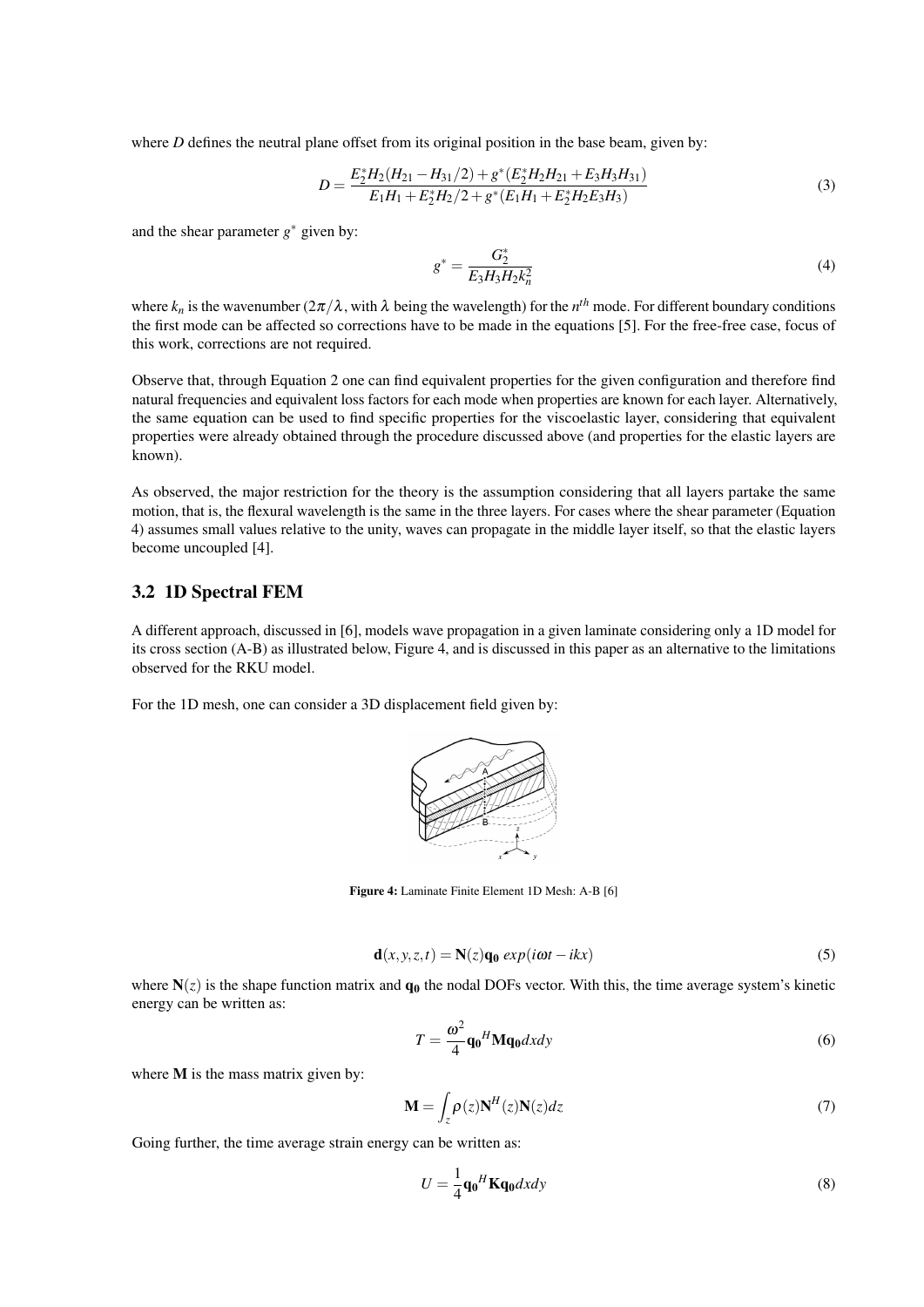where  $\bf{K}$  is the stiffness matrix given by:

$$
\mathbf{K} = \int_{z} \mathbf{B}^{H}(k, z) \mathbf{D}(z) \mathbf{B}(k, z) dz
$$
\n(9)

where  $\bf{B}$  is the strain-displacement matrix and  $\bf{D}$  is the material constitutive matrix. The complete matrices' formulation can be found in [\[6\]](#page-7-5).

Equations of motion for the cross section can be formulated by inserting the kinetic and potential energies into the time-average form of Lagrange's equations. In general, the nonconservative form of Lagrange's equations should be used to account for dissipation through the cross section. Nevertheless, the following analysis adopts a simplified approach in which the equations of motion are generated assuming that the laminate is conservative and that the resulting cross-sectional strain energy distribution is used to estimate the power dissipated by the section (see [\[6\]](#page-7-5)), through a Modal Energy Deformation method.

The assumptions above are likely to be valid if the cross-sectional strain energy distribution of a given propagating wave is not significantly modified by increasing levels of damping. Inserting the energy equations [\(8](#page-3-2) and [6\)](#page-3-3) into the conservative form of Lagrange's equations one can find the characteristic equation:

<span id="page-4-0"></span>
$$
[\mathbf{K}_{\mathbf{r}}(k) - \omega^2 \mathbf{M}] \mathbf{q_0} = 0 \tag{10}
$$

where the subscript  $r$  indicates the real part of the materials' stiffness is used when formulating  $K$ . For a specified frequency ω, Equation [10](#page-4-0) takes the form of a generalized quadratic eigenvalue problem for the wavenumber *k*.

Finally, one can compute loss factor values for a given wave type through its modal shape. With the eigenvectors  $\phi$ found solving Equation [10,](#page-4-0) one can rewrite it to be:

<span id="page-4-1"></span>
$$
\eta_k = \frac{\sum_n \eta_n \phi^H \mathbf{K}_r^{(n)} \phi}{\phi^H \mathbf{K}_r \phi}
$$
(11)

The inverse characterization procedure with this formulation was designed in two steps. The first one aims to obtain the viscoelastic layer's stiffness value for a given mode. It starts computing a wavenumber using analytical homogeneous beam theory and the equivalent stiffness property. In the sequence an optimization algorithm is used to compute wavenumbers with Equation [10](#page-4-0) iteratively (changing VEM stiffness values) until there's a convergence with the value calculated analytically. With the VEM stiffness known, flexural wave shape (computed with Equation [10\)](#page-4-0) and equivalent loss factor in hands, one can simply use Equation [11](#page-4-1) to compute the loss factor for the VEM layer.

### 4. RESULTS AND FURTHER DISCUSSIONS

This section presents the results obtained for two different numerical cases of constrained VEM. The results below are intended to validate the methods used and present the limitations for the RKU method.

#### 4.1 Case 1

For the first case, the base beam and constraining layer are made of aluminum, with thickness of 2*mm* and 0.2*mm* respectively. The VEM layer is also 2*mm* thick and has constant properties with frequency for reasons of simplicity and model validation:

- *Aluminum*  $\rightarrow$  *E* = 70*GPa*,  $\rho$  = 2700*kg*/*m*<sup>3</sup>,  $v$  = 0.3,  $η$  = 0.01
- *VEM*  $\rightarrow$  *E* = 0.1*GPa*, *ρ* = 400*kg*/*m*<sup>3</sup>, *ν* = 0.4, *η* = 0.7

A model with these properties was created and solved using Nastran®. Frequency response functions were then used to compute equivalent properties as illustrated below: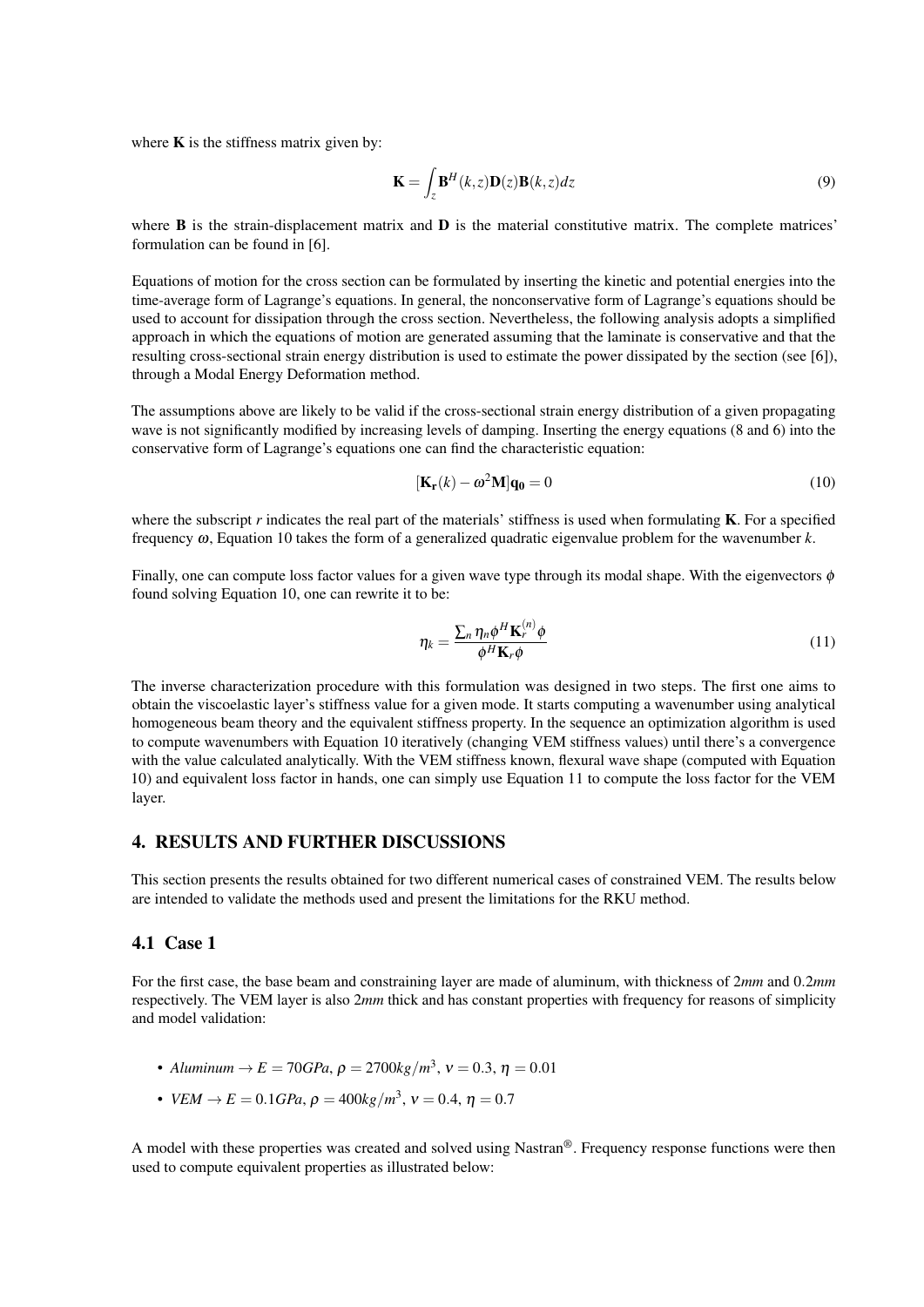

Figure 5: FRF fit and equivalent properties

Using these modal equivalent solutions and assuming the VEM properties unknown, RKU and SFEM procedures were used to obtain its specific properties. The results are illustrated below.



Figure 6: VEM obtained properties: Stiffness and Loss Factor

It's visible that both of the methods present good approximations to the expected values. For the SFEM model, stiffness values, however, are usually overestimated. This happens once, as discussed in the formulation, only the real part of materials' properties are being used to obtain the wavenumbers with Equation [10,](#page-4-0) so that wavenumbers (the same way as natural frequencies) are underestimated.

### 4.2 Case 2

The second case is similar to the Case 1 with two modifications: an increase of 1mm for the VEM layer (total thickness of 3*mm*) and a reduction of its stiffness by a factor of 10 (considerably reducing the shear parameter for each mode, given in Equation [4\)](#page-3-0):

- *Aluminum*  $\rightarrow$  *E* = 70*GPa*,  $\rho$  = 2700*kg*/*m*<sup>3</sup>,  $v$  = 0.3,  $η$  = 0.01
- *VEM*  $\rightarrow$  *E* = 0.01*GPa*,  $ρ = 400kg/m^3$ ,  $ν = 0.4$ ,  $η = 0.7$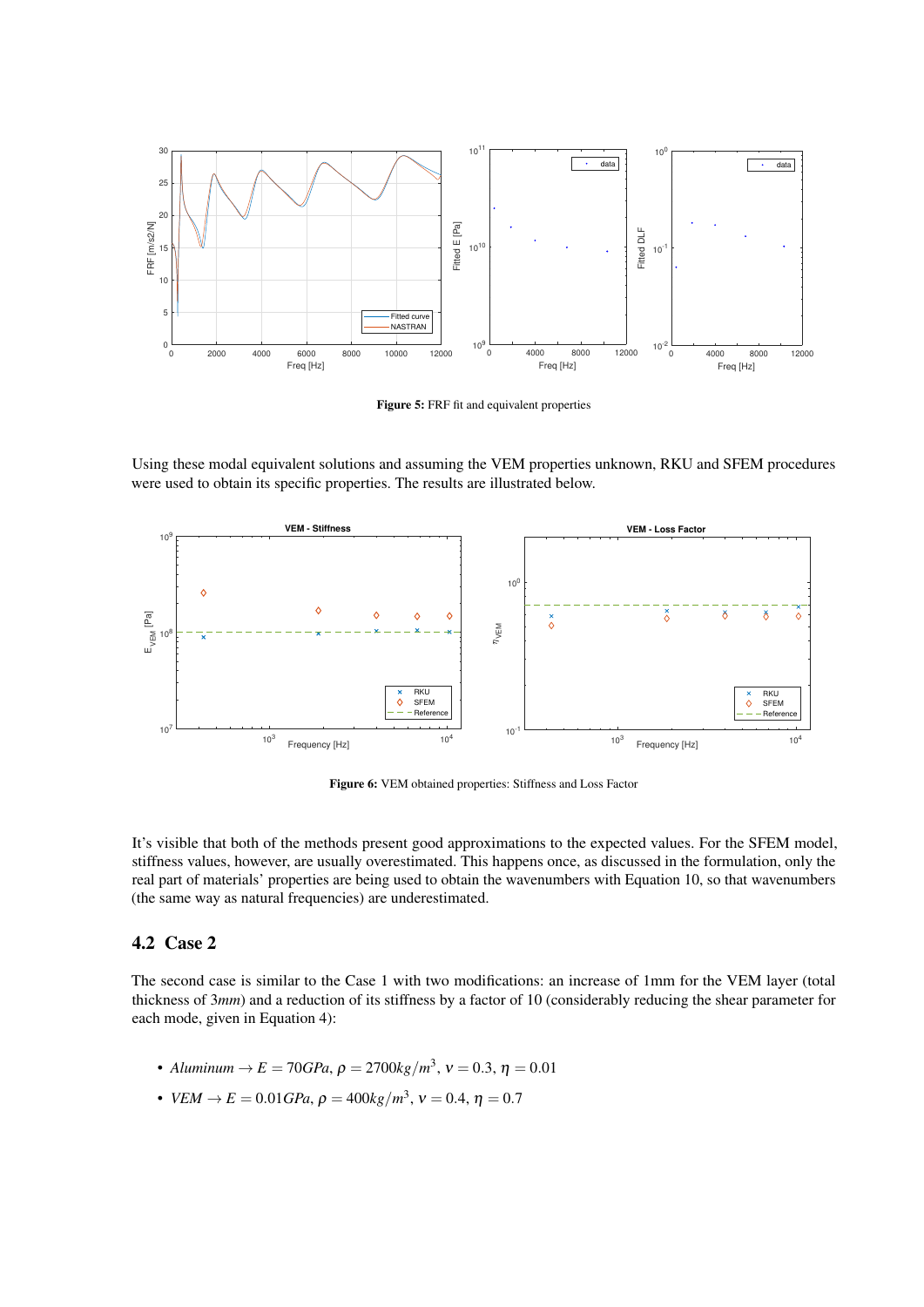

Figure 7: FRF fit and equivalent properties

Same procedure was used to compute specific properties for the VEM layer:



Figure 8: VEM obtained properties: Stiffness and Loss Factor

For this case, once again stiffness for the VEM layer was overestimated, but notice that RKU method was not able to compute values for the 5<sup>th</sup> mode<sup>[3](#page-6-0)</sup>, and the results for the 4<sup>th</sup> already start deviating from the reference considerably. The flexural wave solution for the 5*th* mode is illustrated below:





<span id="page-6-0"></span><sup>3</sup>The inverse characterization with RKU results in a 3<sup>rd</sup> order polynomial equation. For the cases where the result has a physical meaning one of the roots (stiffness) has to be positive. For the last mode in this case, all of the roots become negative.